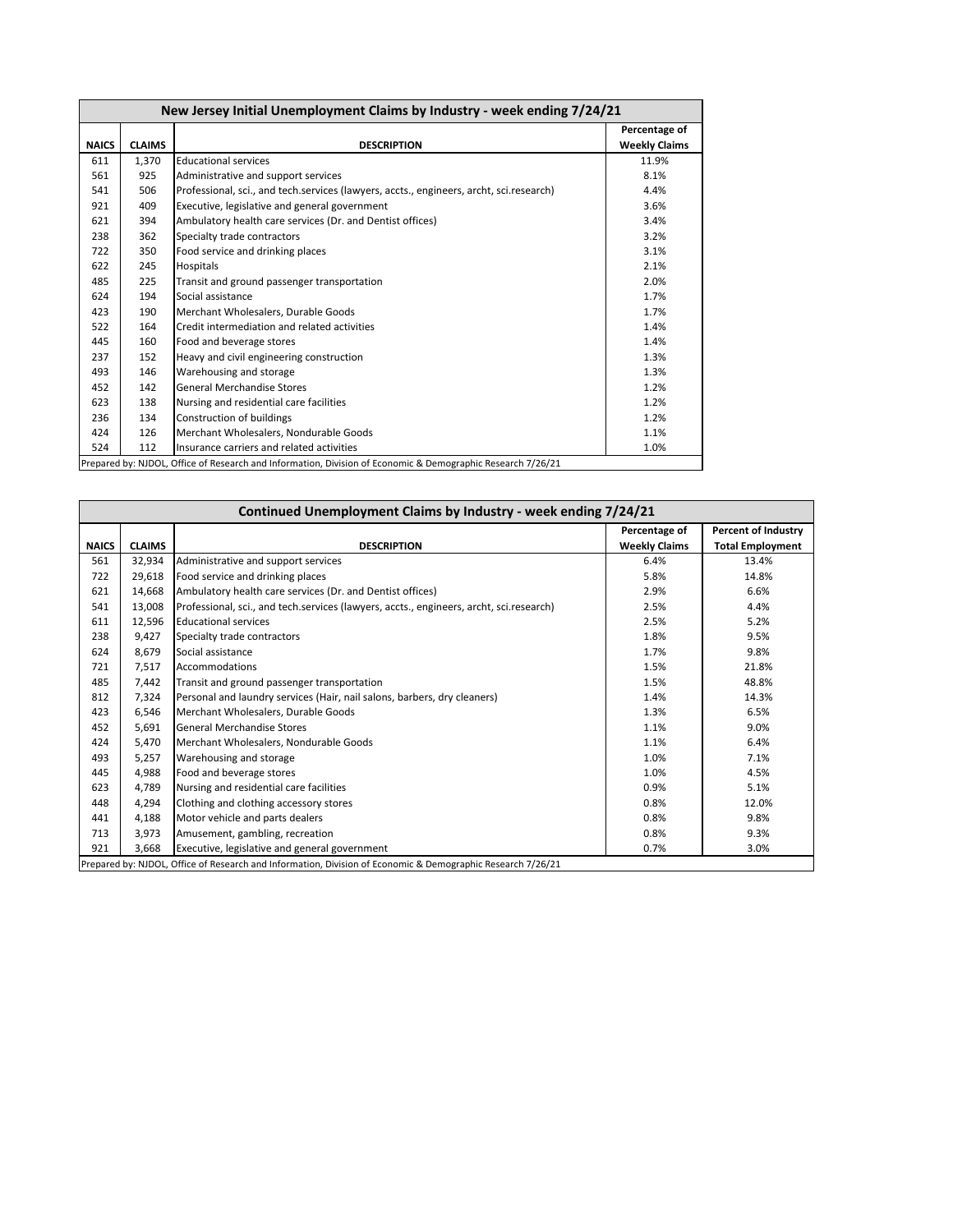| <b>Claimants by Company Size Class 3Q2020</b>                                                                  |                                     |                   |                         |            |  |  |
|----------------------------------------------------------------------------------------------------------------|-------------------------------------|-------------------|-------------------------|------------|--|--|
|                                                                                                                | <b>Initials Week Ending 7/24/21</b> | Continued 7/24/21 |                         |            |  |  |
| <b>Size Class</b>                                                                                              | <b>Initial Claims</b>               | % of Total        | <b>Continued Claims</b> | % of Total |  |  |
| 5 or less                                                                                                      | 730                                 | 6.36%             | 44,913                  | 8.77%      |  |  |
| 6 to 10                                                                                                        | 410                                 | 3.57%             | 17,955                  | 3.50%      |  |  |
| 11 to 25                                                                                                       | 724                                 | 6.31%             | 30,720                  | 6.00%      |  |  |
| 26 to 50                                                                                                       | 680                                 | 5.93%             | 23,531                  | 4.59%      |  |  |
| 51 to 100                                                                                                      | 757                                 | 6.60%             | 24,372                  | 4.76%      |  |  |
| 101 to 500                                                                                                     | 2,247                               | 19.59%            | 56,743                  | 11.07%     |  |  |
| <b>Over 500</b>                                                                                                | 2,767                               | 24.12%            | 62,573                  | 12.21%     |  |  |
| Unknown                                                                                                        | 3,158                               | 27.53%            | 251,599                 | 49.10%     |  |  |
| Prepared by: NJDOL, Office of Research and Information, Division of Economic & Demographic Research<br>7/26/21 |                                     |                   |                         |            |  |  |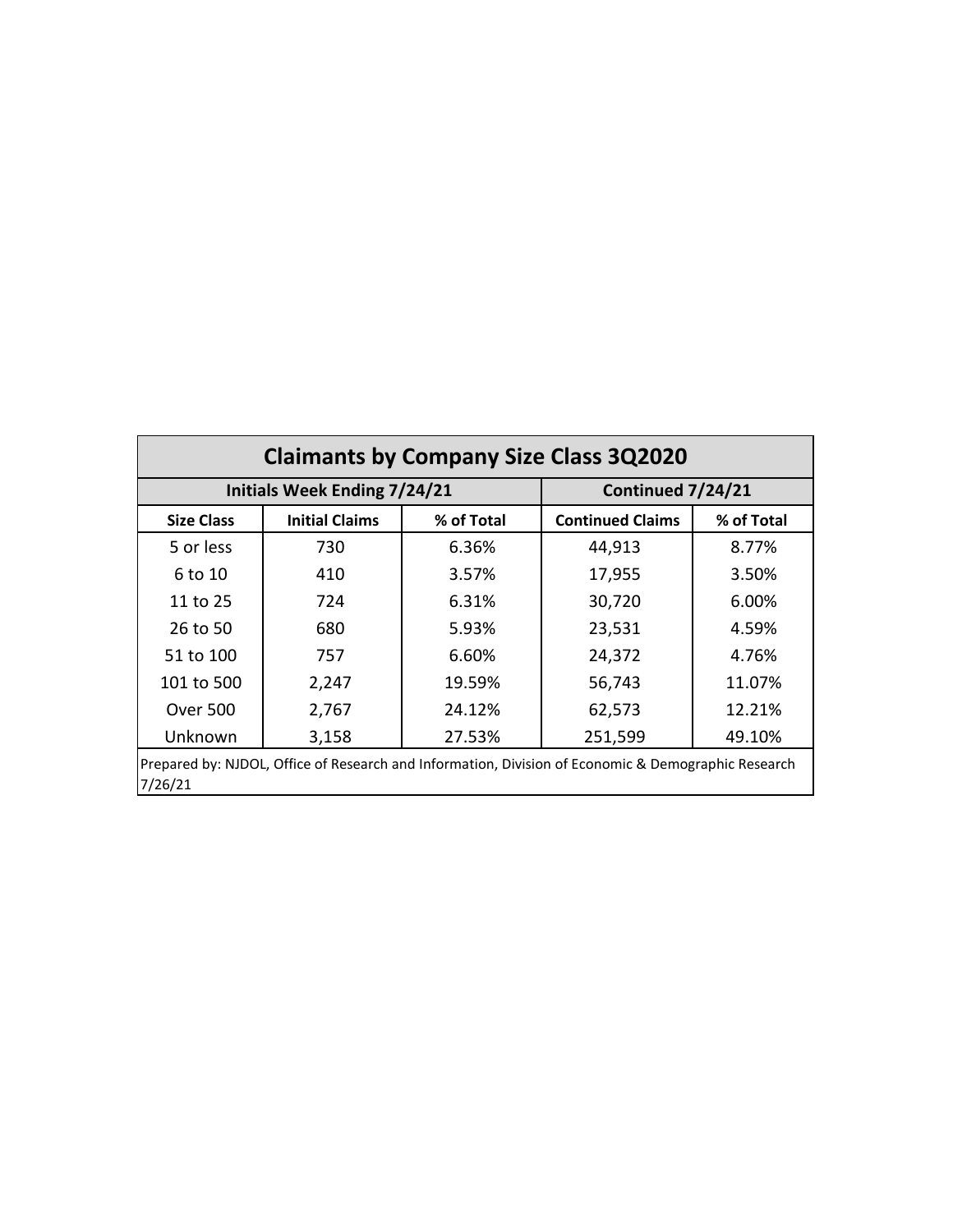| N. J. Initial Unemployment Claims by County                                                               | week ending 7/24/2021 |                         | N. J. UI Continued Claimants by County<br>week ending 7/24/21                                             |                  |                         |  |
|-----------------------------------------------------------------------------------------------------------|-----------------------|-------------------------|-----------------------------------------------------------------------------------------------------------|------------------|-------------------------|--|
| <b>County of Residence</b>                                                                                | <b>Claims</b>         | <b>Percent of Total</b> | <b>County of Residence</b>                                                                                | <b>Claimants</b> | <b>Percent of Total</b> |  |
| Atlantic                                                                                                  | 362                   | 3.2%                    | Atlantic                                                                                                  | 20,740           | 4.0%                    |  |
| Bergen                                                                                                    | 1,013                 | 8.8%                    | Bergen                                                                                                    | 48,459           | 9.5%                    |  |
| Burlington                                                                                                | 575                   | 5.0%                    | Burlington                                                                                                | 20,220           | 3.9%                    |  |
| Camden                                                                                                    | 699                   | 6.1%                    | Camden                                                                                                    | 30,690           | 6.0%                    |  |
| Cape May                                                                                                  | 131                   | 1.1%                    | Cape May                                                                                                  | 4,731            | 0.9%                    |  |
| Cumberland                                                                                                | 251                   | 2.2%                    | Cumberland                                                                                                | 8,700            | 1.7%                    |  |
| Essex                                                                                                     | 1,047                 | 9.1%                    | Essex                                                                                                     | 52,463           | 10.2%                   |  |
| Gloucester                                                                                                | 411                   | 3.6%                    | Gloucester                                                                                                | 14,059           | 2.7%                    |  |
| Hudson                                                                                                    | 649                   | 5.7%                    | Hudson                                                                                                    | 40,615           | 7.9%                    |  |
| Hunterdon                                                                                                 | 137                   | 1.2%                    | Hunterdon                                                                                                 | 3,986            | 0.8%                    |  |
| Mercer                                                                                                    | 484                   | 4.2%                    | Mercer                                                                                                    | 17,388           | 3.4%                    |  |
| Middlesex                                                                                                 | 903                   | 7.9%                    | Middlesex                                                                                                 | 44,295           | 8.6%                    |  |
| Monmouth                                                                                                  | 776                   | 6.8%                    | Monmouth                                                                                                  | 30,605           | 6.0%                    |  |
| Morris                                                                                                    | 508                   | 4.4%                    | <b>Morris</b>                                                                                             | 19,473           | 3.8%                    |  |
| Ocean                                                                                                     | 694                   | 6.0%                    | Ocean                                                                                                     | 28,089           | 5.5%                    |  |
| Passaic                                                                                                   | 658                   | 5.7%                    | Passaic                                                                                                   | 40,871           | 8.0%                    |  |
| Salem                                                                                                     | 73                    | 0.6%                    | Salem                                                                                                     | 3,271            | 0.6%                    |  |
| Somerset                                                                                                  | 402                   | 3.5%                    | Somerset                                                                                                  | 13,564           | 2.6%                    |  |
| <b>Sussex</b>                                                                                             | 198                   | 1.7%                    | <b>Sussex</b>                                                                                             | 6,698            | 1.3%                    |  |
| Union                                                                                                     | 662                   | 5.8%                    | Union                                                                                                     | 31,621           | 6.2%                    |  |
| Warren                                                                                                    | 133                   | 1.2%                    | Warren                                                                                                    | 4,588            | 0.9%                    |  |
| New Jersey Total                                                                                          | 10,766                | 93.8%                   | New Jersey Total                                                                                          | 485,126          | 94.7%                   |  |
| Out-of-State Filers                                                                                       | 707                   | 6.2%                    | Out-of-State Filers                                                                                       | 27,280           | 5.3%                    |  |
| <b>Grand Total</b>                                                                                        | 11,473                | 100.0%                  | <b>Grand Total</b>                                                                                        | 512,406          | 100.0%                  |  |
| Prepared by: Office of Research and Information, Division of Economic &<br>Demographic Research 7/26/2021 |                       |                         | Prepared by: Office of Research and Information, Division of Economic &<br>Demographic Research 7/26/2021 |                  |                         |  |

| N. J. UI Continued Claimants by County                                                                    |                   |                         |  |  |  |
|-----------------------------------------------------------------------------------------------------------|-------------------|-------------------------|--|--|--|
| week ending 7/24/21                                                                                       |                   |                         |  |  |  |
| <b>County of Residence</b>                                                                                | <b>Claimants</b>  | <b>Percent of Total</b> |  |  |  |
| Atlantic                                                                                                  | 20,740            | 4.0%                    |  |  |  |
| Bergen                                                                                                    | 48,459            | 9.5%                    |  |  |  |
| Burlington                                                                                                | 20,220            | 3.9%                    |  |  |  |
| Camden                                                                                                    | 30,690            | 6.0%                    |  |  |  |
| Cape May                                                                                                  | 4,731             | 0.9%                    |  |  |  |
| Cumberland                                                                                                | 8,700             | 1.7%                    |  |  |  |
| Essex                                                                                                     | 52,463            | 10.2%                   |  |  |  |
| Gloucester                                                                                                | 14,059            | 2.7%                    |  |  |  |
| Hudson                                                                                                    | 40,615            | 7.9%                    |  |  |  |
| Hunterdon                                                                                                 | 3,986             | 0.8%                    |  |  |  |
| Mercer                                                                                                    | 17,388            | 3.4%                    |  |  |  |
| Middlesex                                                                                                 | 44,295            | 8.6%                    |  |  |  |
| Monmouth                                                                                                  | 30,605            | 6.0%                    |  |  |  |
| Morris                                                                                                    | 19,473            | 3.8%                    |  |  |  |
| Ocean                                                                                                     | 28,089            | 5.5%                    |  |  |  |
| Passaic                                                                                                   | 40,871            | 8.0%                    |  |  |  |
| Salem                                                                                                     | 3,271             | 0.6%                    |  |  |  |
| Somerset                                                                                                  | 13,564            | 2.6%                    |  |  |  |
| Sussex                                                                                                    | 6,698             | 1.3%                    |  |  |  |
| Union                                                                                                     | 31,621            | 6.2%                    |  |  |  |
| Warren                                                                                                    | 4,588             | 0.9%                    |  |  |  |
| New Jersey Total                                                                                          | 485,126           | 94.7%                   |  |  |  |
| <b>Out-of-State Filers</b>                                                                                | 27,280            | 5.3%                    |  |  |  |
| <b>Grand Total</b>                                                                                        | 512,406<br>100.0% |                         |  |  |  |
| Prepared by: Office of Research and Information, Division of Economic &<br>Demographic Research 7/26/2021 |                   |                         |  |  |  |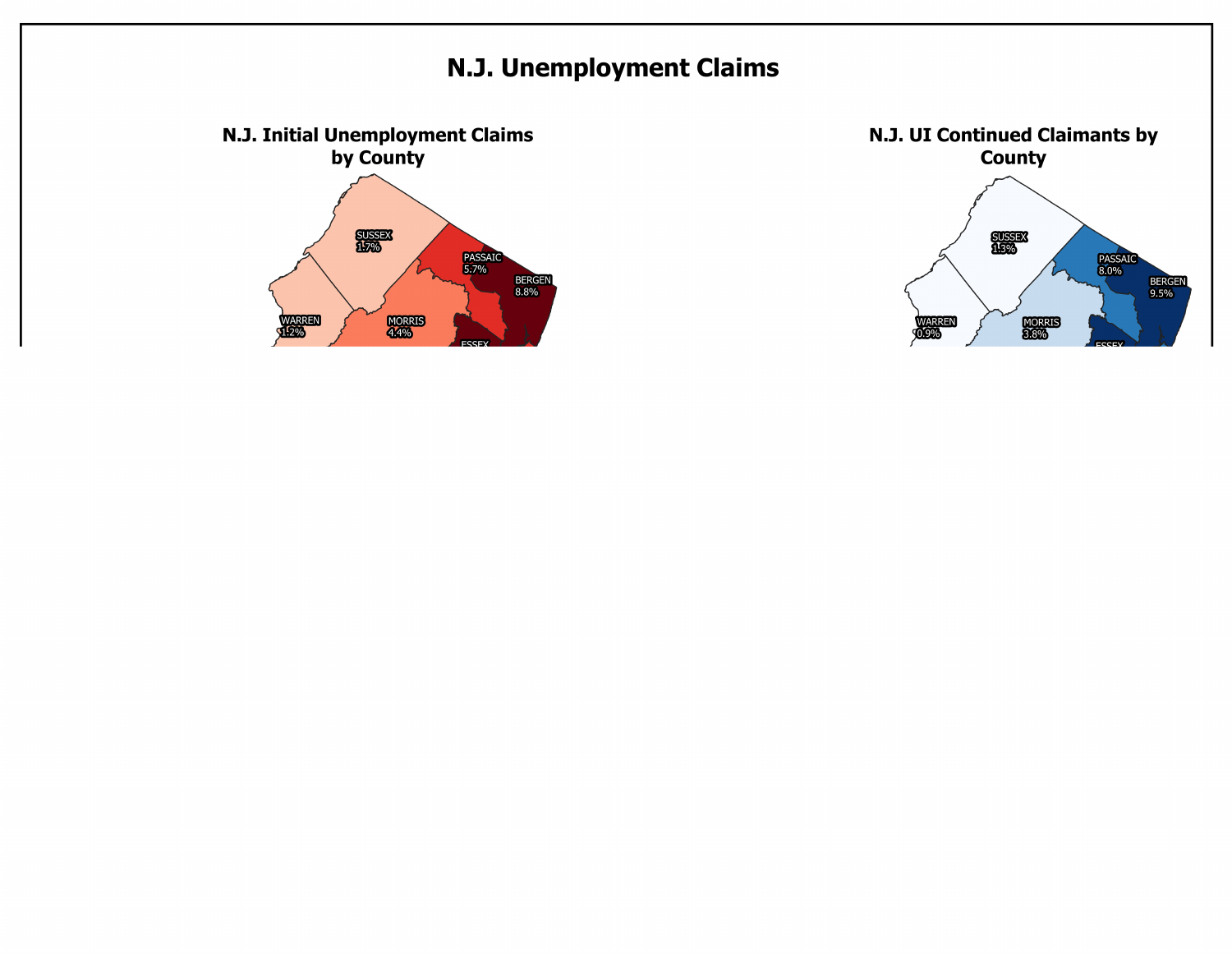| <b>Characteristics of UI Initial Claimants</b><br>Week ending July 24, 2021 |                                                                                                         |  |  |  |  |  |
|-----------------------------------------------------------------------------|---------------------------------------------------------------------------------------------------------|--|--|--|--|--|
|                                                                             |                                                                                                         |  |  |  |  |  |
|                                                                             |                                                                                                         |  |  |  |  |  |
| <b>Initial Claims</b>                                                       | Percent                                                                                                 |  |  |  |  |  |
| 11,473                                                                      | 100%                                                                                                    |  |  |  |  |  |
| 1,187                                                                       | 10.3%                                                                                                   |  |  |  |  |  |
| 1,962                                                                       | 17.1%                                                                                                   |  |  |  |  |  |
| 1,758                                                                       | 15.3%                                                                                                   |  |  |  |  |  |
| 2,568                                                                       | 22.4%                                                                                                   |  |  |  |  |  |
| 2,609                                                                       | 22.7%                                                                                                   |  |  |  |  |  |
| 1,389                                                                       | 12.1%                                                                                                   |  |  |  |  |  |
|                                                                             |                                                                                                         |  |  |  |  |  |
|                                                                             |                                                                                                         |  |  |  |  |  |
| 11,473                                                                      | 100%                                                                                                    |  |  |  |  |  |
| 1,806                                                                       | 15.7%                                                                                                   |  |  |  |  |  |
| 406                                                                         | 3.5%                                                                                                    |  |  |  |  |  |
| 2,623                                                                       | 22.9%                                                                                                   |  |  |  |  |  |
| 1,905                                                                       | 16.6%                                                                                                   |  |  |  |  |  |
| 1,124                                                                       | 9.8%                                                                                                    |  |  |  |  |  |
| 1,130                                                                       | 9.8%                                                                                                    |  |  |  |  |  |
| 20                                                                          | 0.2%                                                                                                    |  |  |  |  |  |
| 712                                                                         | 6.2%                                                                                                    |  |  |  |  |  |
| 233                                                                         | 2.0%                                                                                                    |  |  |  |  |  |
| 552                                                                         | 4.8%                                                                                                    |  |  |  |  |  |
| 943                                                                         | 8.2%                                                                                                    |  |  |  |  |  |
| 19                                                                          | 0.2%                                                                                                    |  |  |  |  |  |
|                                                                             | Prepared by: Office of Research and Information, Division of Economic & Demographic Research, 7/26/2021 |  |  |  |  |  |

| <b>Characteristics of UI Continued Claimants</b> |                  |         |                                                                                                         |                  |         |  |  |
|--------------------------------------------------|------------------|---------|---------------------------------------------------------------------------------------------------------|------------------|---------|--|--|
| Week ending July 24, 2021                        |                  |         |                                                                                                         |                  |         |  |  |
|                                                  | <b>Claimants</b> | Percent |                                                                                                         |                  |         |  |  |
| <b>Total Claimants</b>                           | 512,406          | 100%    |                                                                                                         |                  |         |  |  |
|                                                  |                  |         |                                                                                                         | <b>Claimants</b> | Percent |  |  |
| Gender                                           | 512,406          | 100%    | <b>Age of Claimant</b>                                                                                  | 512,406          | 100%    |  |  |
| Male                                             | 235,569          | 46.0%   | Under 25                                                                                                | 51,564           | 10.1%   |  |  |
| Female                                           | 276,837          | 54.0%   | 25-34                                                                                                   | 111,953          | 21.8%   |  |  |
|                                                  |                  |         | 35-44                                                                                                   | 99,621           | 19.4%   |  |  |
| Race                                             | 512,406          | 100%    | 45-54                                                                                                   | 89,502           | 17.5%   |  |  |
| White                                            | 272,792          | 53.2%   | 55-64                                                                                                   | 95,233           | 18.6%   |  |  |
| <b>Black</b>                                     | 108,487          | 21.2%   | 65 and over                                                                                             | 64,533           | 12.6%   |  |  |
| Asian                                            | 33,872           | 6.6%    |                                                                                                         |                  |         |  |  |
| Other                                            | 5,687            | 1.1%    |                                                                                                         |                  |         |  |  |
| <b>Chose Not To Answer</b>                       | 91,568           | 17.9%   | <b>Occupation</b>                                                                                       | 512,406          | 100%    |  |  |
|                                                  |                  |         | Management                                                                                              | 37,410           | 7.3%    |  |  |
| <b>Ethnicity</b>                                 | 512,406          | 100%    | <b>Business and financial</b>                                                                           | 14,388           | 2.8%    |  |  |
| Hispanic                                         | 126,526          | 24.7%   | Professional and related                                                                                | 68,209           | 13.3%   |  |  |
| Non-Hispanic                                     | 334,044          | 65.2%   | <b>Services</b>                                                                                         | 128,644          | 25.1%   |  |  |
| Chose Not To Answer                              | 51,836           | 10.1%   | Sales and related                                                                                       | 56,532           | 11.0%   |  |  |
|                                                  |                  |         | Office and admin support                                                                                | 71,759           | 14.0%   |  |  |
| <b>Educational Attainment</b>                    | 512,406          | 100%    | Farming, fishing and forestry                                                                           | 847              | 0.2%    |  |  |
| Less Than High School                            | 79,044           | 15.4%   | Construction and extraction                                                                             | 22,974           | 4.5%    |  |  |
| <b>High School Graduate</b>                      | 197,719          | 38.6%   | Installation, maint. and repair                                                                         | 13,052           | 2.5%    |  |  |
| Some College Incld Assoc Deg                     | 123,783          | 24.2%   | Production                                                                                              | 32,557           | 6.4%    |  |  |
| <b>Bachelors Degree and More</b>                 | 111,860          | 21.8%   | Transp and material moving                                                                              | 65,528           | 12.8%   |  |  |
|                                                  |                  |         | Military                                                                                                | 506              | 0.1%    |  |  |
|                                                  |                  |         | Prepared by: Office of Research and Information, Division of Economic & Demographic Research, 7/26/2021 |                  |         |  |  |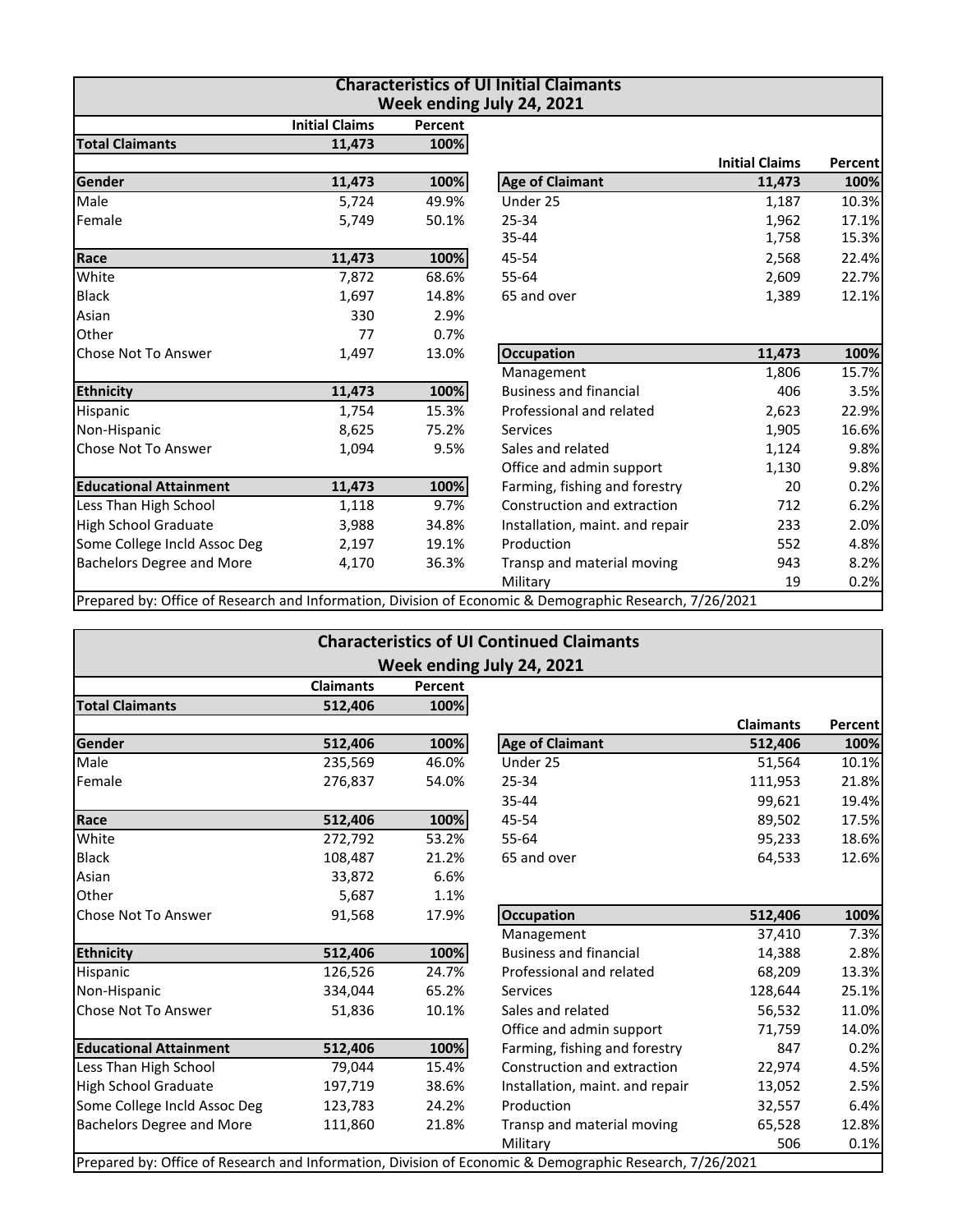